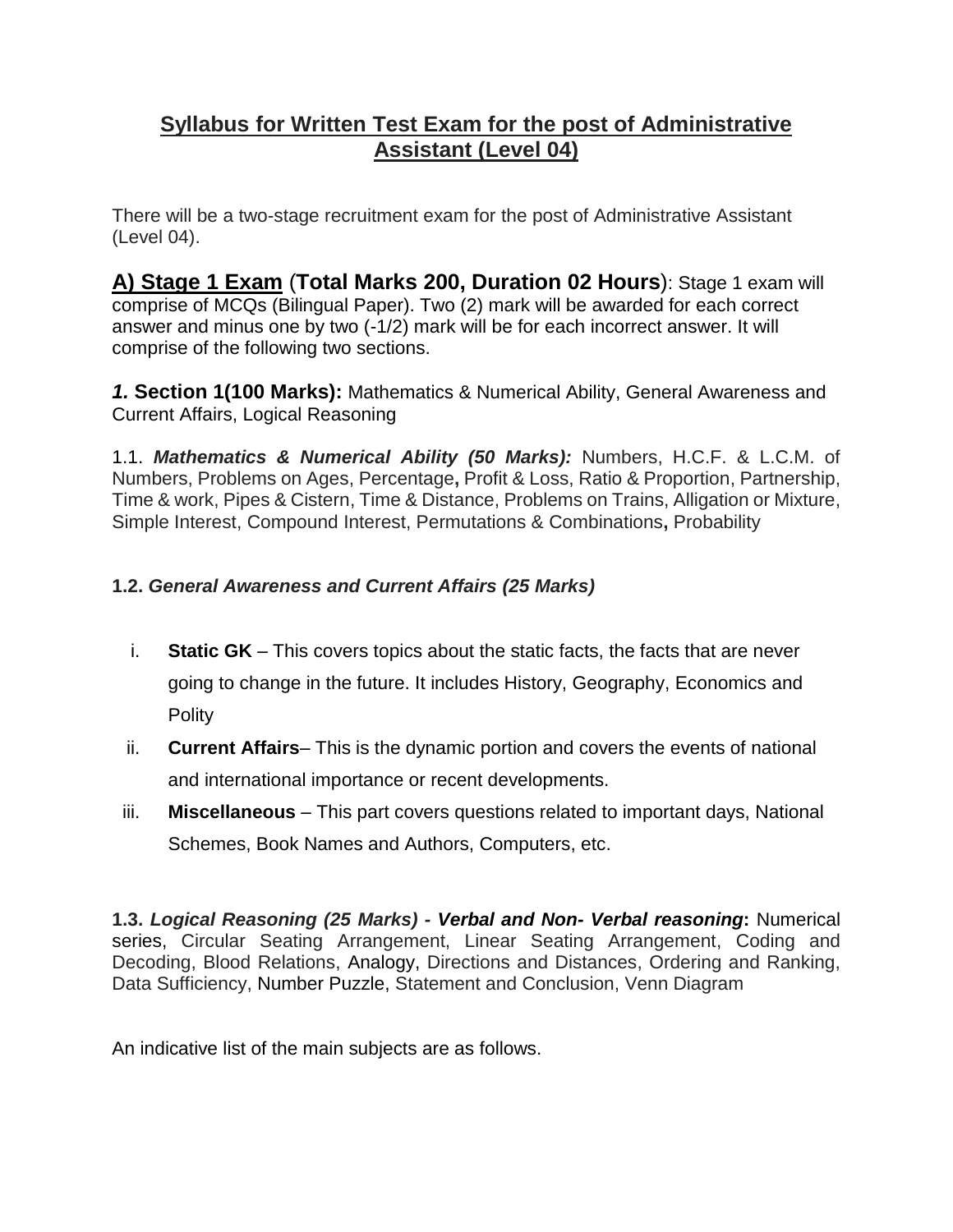**2. Section 2 (100 Marks):** English Language and Comprehension, Computer Proficiency.

### *2.1. English Language and Comprehension (50 Marks)*

- **i. Vocabulary:** Synonyms & Antonyms, Fill in the blanks, spelling Test, Idioms and Phrases, One-word substitution, Sentence or Phrase Improvement
- ii. **Grammar:** Sentence correction/ Spotting the error, Fill in the blanks, Sentence or Phrase Improvement, Active-Passive Voice, Direct-Indirect Speech
- **iii. Comprehension:** Reading Comprehension
- iv. **Sentence Rearrangement:** Jumbled Sentence, Para jumbles

#### *2.2. Computer Proficiency (30 Marks)*

- i. Knowledge of MS Word, Excel, PowerPoint, and access including basic commands
- ii. Google Doc
- iii. Emails
- iv. Internet
- v. Commonly use social media handles (WhatsApp, FB, Twitter, etc.)

#### *2.3. Office Duties (20 Marks)*

- i. GoI Rules
- ii. Filing, Noting, Drafting
- iii. Office Procedures
- iv. General Hindi

**B) Stage 2 Exam** (**200 Marks):** Candidates, who secure at least 50 percentiles in Stage 1, will qualify for Stage 2. Stage 2 exam will comprise of the following two papers.